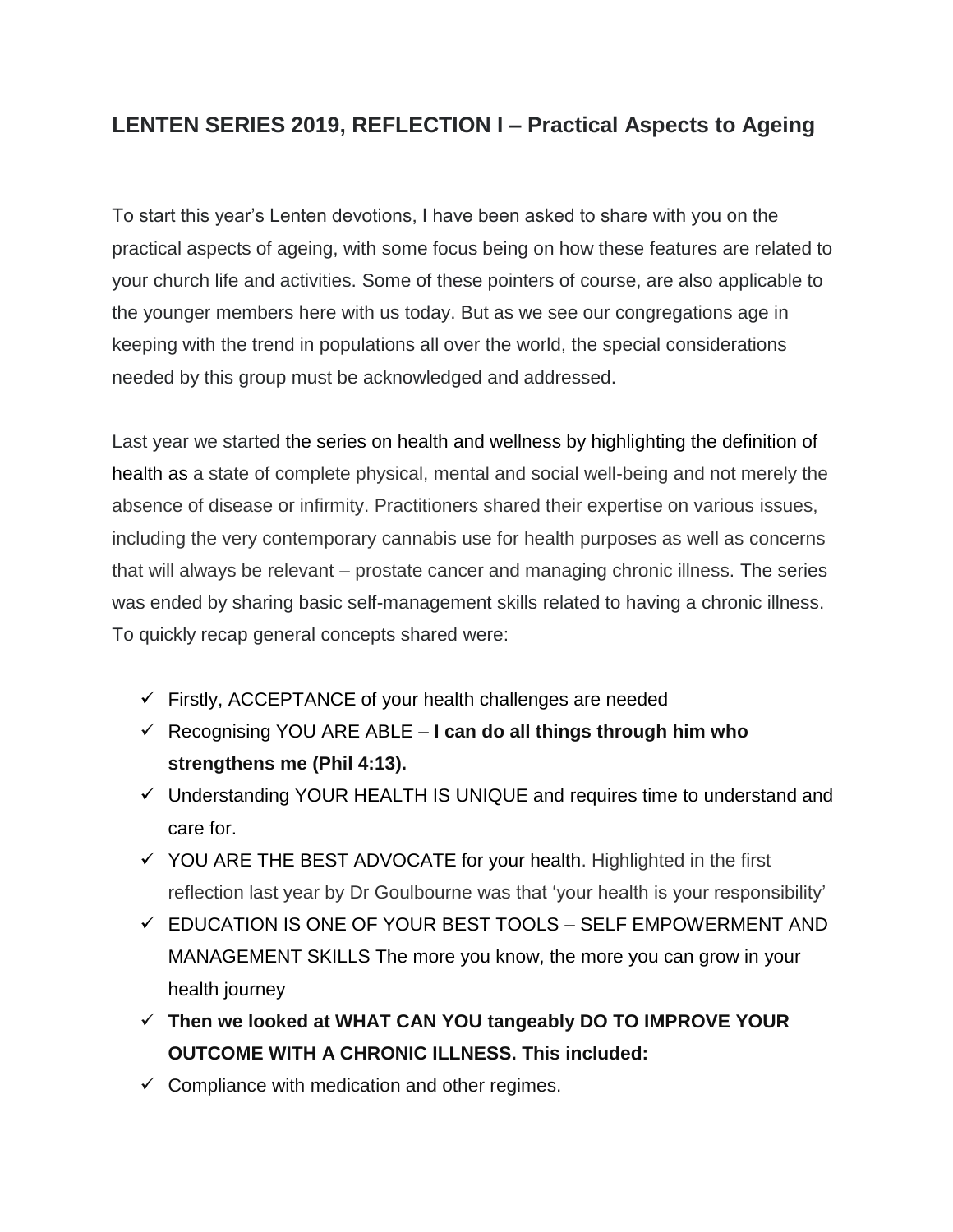- $\checkmark$  Manage your medications know the drugs you take. Do things to help you day to day – place by toothbrush, where you sit to eat, alarms on your phone.
- $\checkmark$  Address side effects of the medications with your doctor
- $\checkmark$  Lifestyle changes DIET, EXERCISE, REST, STRESS REDUCTION, NO SMOKING, LIMIT ALCOHOL and CAFFEINE
- $\checkmark$  Beware of depression or other mood disorders associated with your illness and address early.
- $\checkmark$  MAKE THE BEST USE OF RESOURCES
- ✓ NHF/JADEP cards, Drug Serv/discounts, go to distributor for the drug, labs ask for discount
- $\checkmark$  Have a support network, eg support groups he who feels it knows it, work, community
- $\checkmark$  REWARD YOURSELF! Part of fostering good psychological health is: when you do good and achieve goals, do something for you.

To continue along a similar theme this year we are going to look at some of practical aspects of ageing.

In terms of how our bodies function, a number of changes naturally occur in the body with advanced age. Changes in the cardiovascular system include a decrease in the volume of blood being pumped by the heart, blood vessels lose elasticity and fatty deposits build up in arteries, leading to elevated blood pressure and arthrosclerosis. Decrease in autonomic nervous system responsiveness also affects heart rate and blood pressure. The lungs show decrease capacity, slower expiratory rates and impaired gas exchange. Reflexes slow down and coordination is affected. Muscles, tendons and joints lose their strength. Degenerative changes in joints and loss of muscle mass affecting locomotion. Decline in bone mass results in some persons becoming shorter. The eyes experience more difficulty seeing for various reasons, less tears are produced and lens become cloudier (cataracts). There is also reduced hearing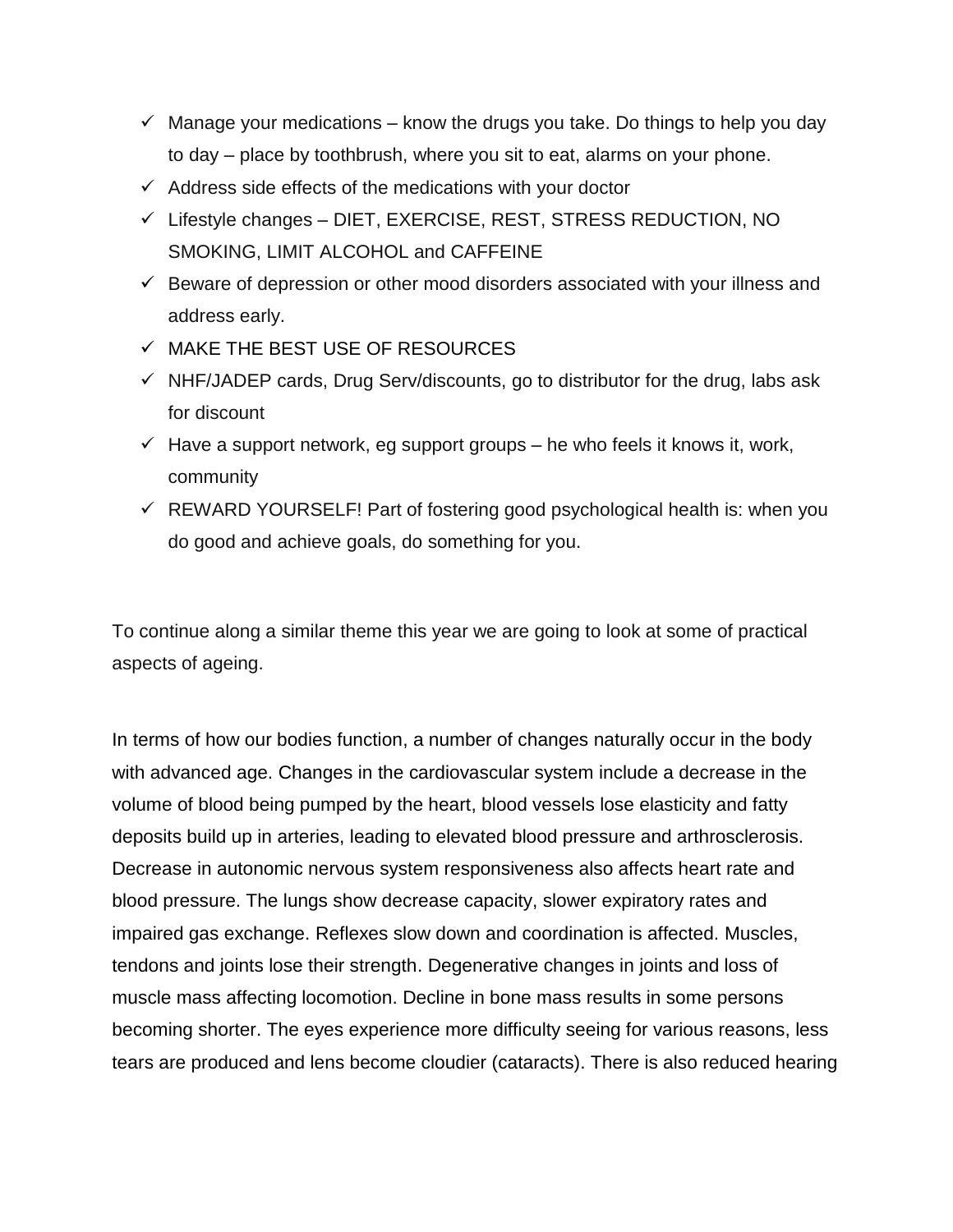and memory loss. In addition to all of this, our immune system weakens with ageing making us more susceptible to illness, such as infections and cancers.

Partly because of these changes as well as the acquisition of chronic illnesses, older persons tend to require more pharmaceutical agents. However, with increased age there are also changes in response to drugs due to decrease liver blood flow and decrease metabolism of drugs in the liver. Additionally, there is prolonged excretion of the waste products from drugs as kidney clearance decreases.

This means that overall our bodies have less reserves as we get older, so that minor insults disturb the delicate balance of their bodies that in our youth would be addressed through mechanism that maintain equilibrium and normal health. In the real world this translates to events such as fainting of our older members during services.

So with all these factors considered, we also have to remember that our religious behaviours also affect our physical health. Various spiritual activities and practices can either bring benefit or accentuate the physical decline of ageing. Some of these practices include ones that are integral to our Lenten period – fasting, sacrifice and meditation.

**Fasting** was initially practiced for religious reasons. In recent times, health benefits are being purported especially using intermittent fasting, suggesting what's good for our spiritual health as also good for our physical health. Claimed benefits of fasting apart from weight loss include:

- 1. Strengthening of the immune system
- 2. Improved blood pressure, total and LDL cholesterol, blood triglycerides, and blood sugar levels,
- 3. Prevention of cancer, Alzheimer's disease and brain damage due to strokes.

But is fasting for everyone**? 1 Cor 10:31 Whether therefore ye eat, or drink, or whatsoever ye do, do all to the glory of God.**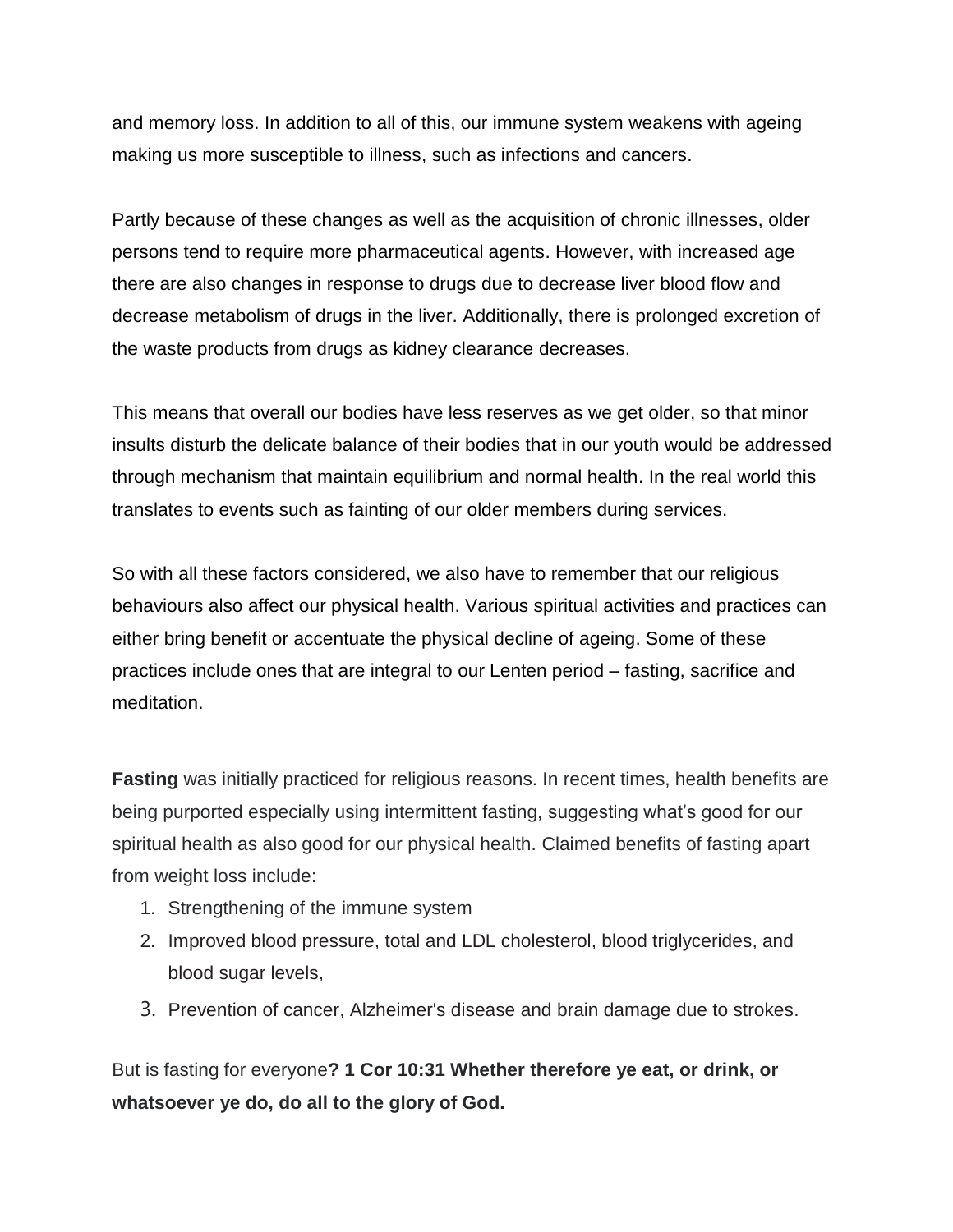Believed benefits of **Meditation** include

- 1. Better management of stress, anxiety and depression
- 2. Increased immunity
- 3. Lowered blood pressure
- 4. Better sleep
- 5. Improving age-related memory loss and lengthens attention span

If we look at **Sacrifice** – A common question is what are giving up for Lent? Healthy sacrifice can benefit individuals physically, spiritually and financially. But when choosing our sacrifice, this also requires taking into consideration other factors which impact your health. For example, one may choose to give up meat, but this may lead to vitamin B12 deficiency. However, the elderly, persons taking certain diabetic medications and antacids for reflux already have a higher risk of vitamin B12 deficiency. So, it may be prudent to give up something else if these conditions apply to you.

So how can we further minimize unpleasant consequences related to ageing that may impact our church life. As Anglicans, we love our early morning Sunday services. This sometimes means we don't have a lot of time before leaving out for service. With age we slow down further. To minimize unpleasant events, it is important to remember these points:

## **Individual Preparation for Sunday Morning Service**

- 1. You may not have time to prepare a full breakfast before reaching to Sunday service but you should at least have something light to eat before leaving your home eg fruit, yogurt. This is especially so if they are diabetic. You could consider starting meal preparation the night before to ease the stress and time taken in the morning to ensure you have something to eat.
- 2. At a minimum everyone should make sure they are hydrated before leaving their homes in the morning. This could prevent low blood pressure leading to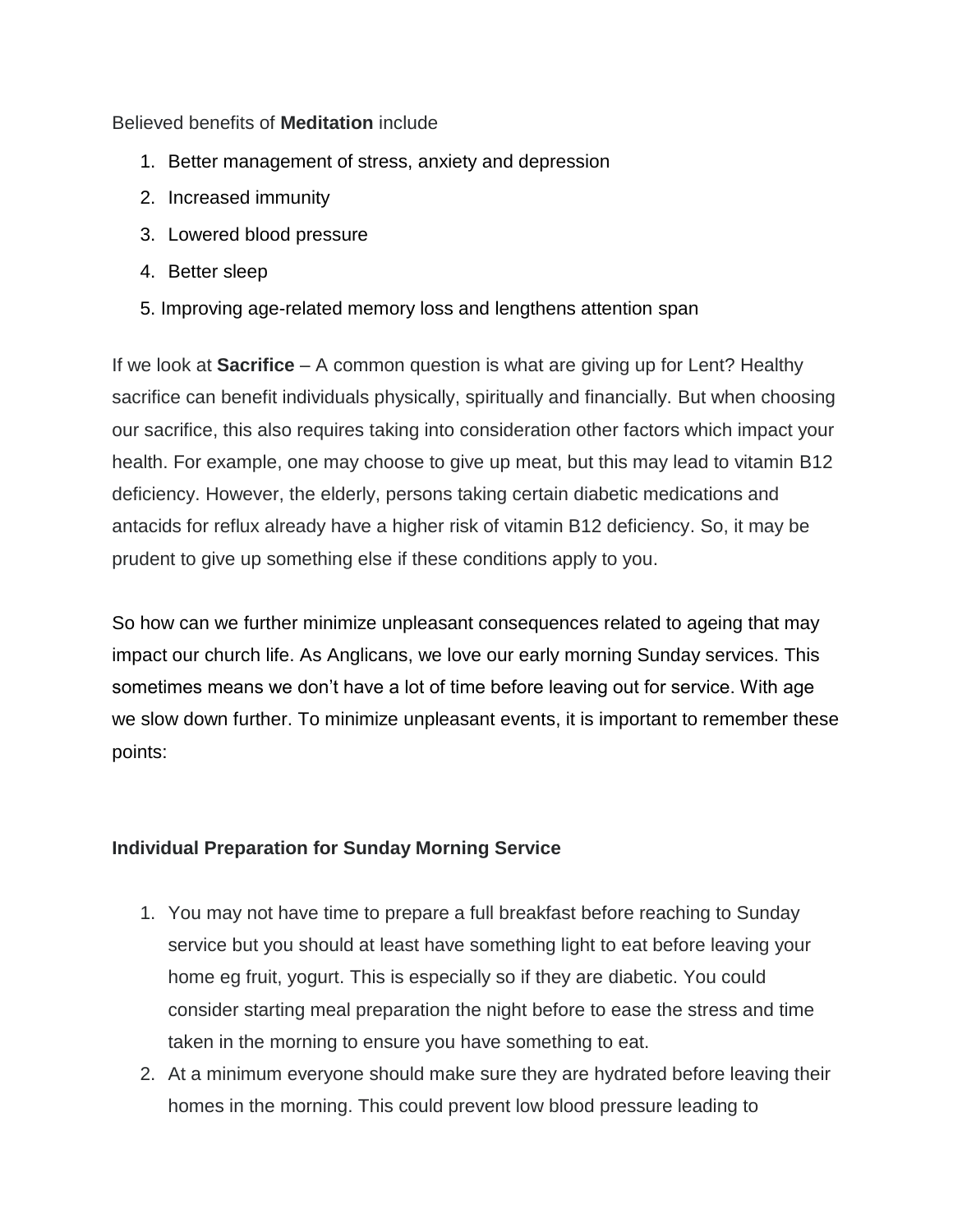lightheadedness and passing out during the service. Remember if you have an infection – cold, gastroenteritis, it is even more important to stay hydrated. Water is best, coconut water also a good option. ~8 glasses a day.

- 3. If diabetic check your fasting blood sugar before leaving home. Walk with sweets or gum to prevent blood sugar from dropping too low
- 4. If hypertensive and not under good control check blood pressure before leaving your home
- 5. If you are not feeling well, you may have to sit at times when you would usually stand or sit closer to a window. If very lightheaded, you may need to even lie down and elevate your legs for a few minutes
- 6. Carry a list of your chronic illnesses and medications to each service
- 7. Have emergency contacts/numbers in purse/or worship books
- 8. Have contact for your GP or regular treating physician on hand. Let someone know once you don't start to feel well, so that if you worsen, persons will be ready to act
- 9. Be aware of public health concerns and take appropriate actions. Currently, we have Dengue resulting in deaths. Be diligent in the use of mosquito repellant. We worship in an open building which gives easy access to mosquitos.

## **Congregational Preparation**

Every now and again, a member falls ill at church. Readiness and timely intervention will not only help persons health-wise but also alleviate the anxiety of other concerned church members. Here are a few things we could consider to do as a congregation:

- 1. The Chapel could forge a relationship with an ambulance service or could have persons designated to transfer the ill to the hospital if they are not accompanied by a relative or friend.
- 2. Invest in a First aid kit. Apart from usual contents, we should also include smelling salts for fainting, fast acting sugar containing products eg, small sachets of sugar, honey, condense milk, sweets for diabetics who become hypoglycemic, aspirin for chest pain and Panadol for other forms of pain.
- 3. Acquire a blood pressure monitoring and glucometer with strips